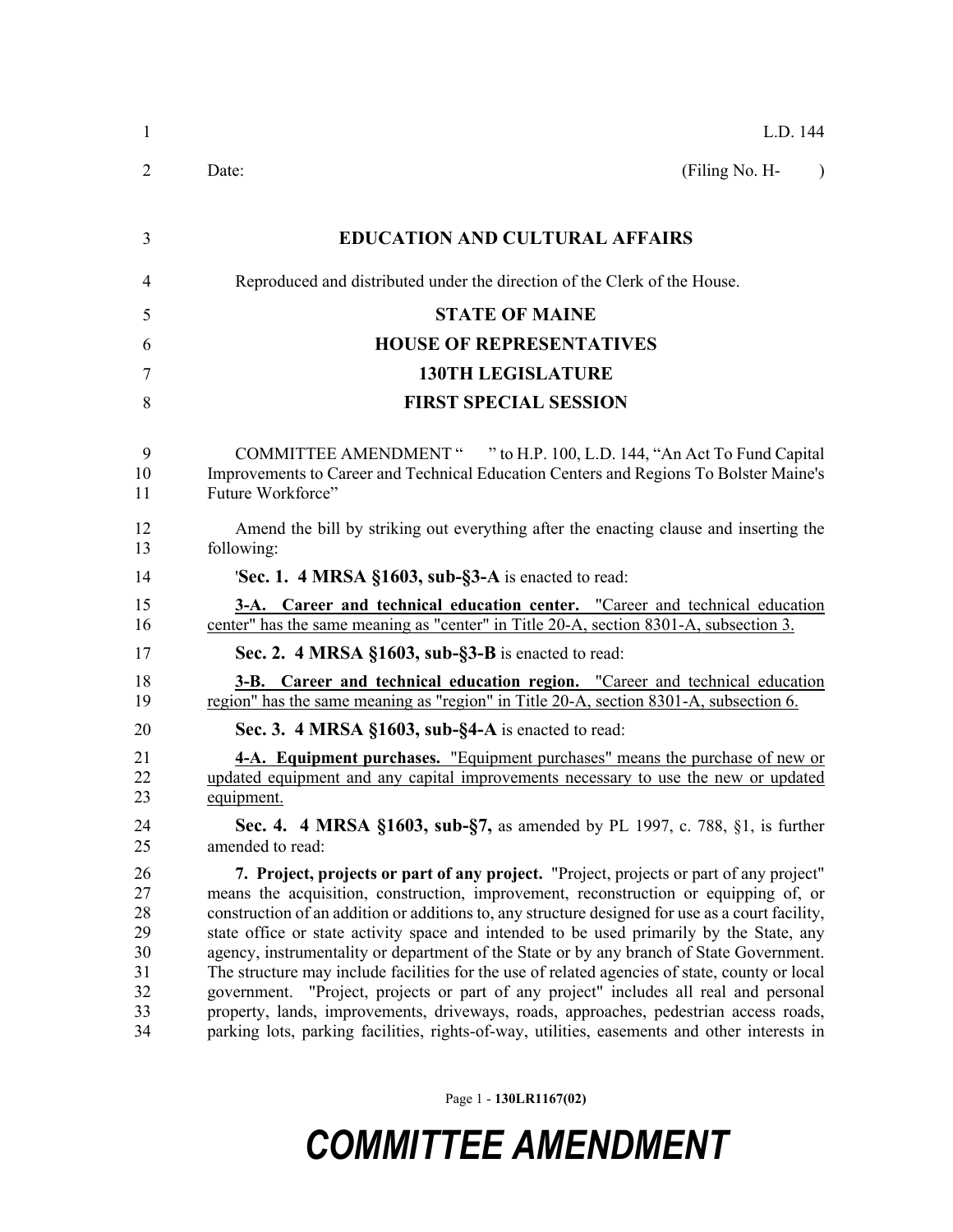land, machinery and equipment and all fixtures, appurtenances and facilities either on, above or under the ground that are used or usable in connection with the structure, and also includes landscaping, site preparation, furniture, machinery, equipment and other similar 38 items necessary or convenient for the operation of a particular facility or structure in the manner for which its use is intended. "Project, projects or part of any project" also includes the acquisition, construction, improvement, reconstruction or repair of any equipment, device, technology, software or other personal property intended to be used primarily by the State, any agency, instrumentality or department of the State or by any branch of State Government or any related agency of state, county or local government. For the purpose of implementing section 1610-M, "project, projects or part of any project" also includes equipment purchases for career and technical education centers and career and technical education regions. The exact scope of each project, projects or part of any project, other than those for the Judicial Branch and the Legislative Branch, must be set forth in a written 48 designation by the Commissioner of Administrative and Financial Services to the authority and the exact scope of each project, projects or part of any project for the Judicial Branch must be set forth in a written designation by the State Court Administrator to the authority. The scope of each project for the Legislative Branch must receive a majority vote of the Legislative Council and be set forth in a written designation by the Executive Director of the Legislative Council to the authority. "Project, projects or part of any project" does not include such items as fuel, supplies or other items that are customarily considered as a current operating charge. 1 2 3 4 5 6 7 8 9 10 11 12 13 14 15 16 17 18 19 20 21

22 **Sec. 5. 4 MRSA §1604, sub-§18,** as amended by PL 1997, c. 523, §9, is further 23 amended to read:

24 **18. Lease or rent any land, buildings, structures, facilities or equipment.** To lease 25 or rent any land, buildings, structures, facilities or equipment comprising all or a portion of 26 a project, projects or part of any project for such amounts as the authority determines to the 27 State or any agency, instrumentality or department of the State or a career and technical 28 education center or career and technical education region or by any branch of State 29 Government or any related agency of state, county or local government or a career and 30 technical education center or career and technical education region, to further the purposes 31 of the Act, provided that the obligation of the State or of any such agency, instrumentality, 32 department or branch <u>or of a career and technical education center or career and technical</u><br>33 education region to make any rental or other payments is considered executory only to the 33 education region to make any rental or other payments is considered executory only to the 34 extent of money made available by the Legislature, and that no liability on account of the 35 state agency, instrumentality, department or branch or career and technical education center 36 or career and technical education region may be incurred by the State or any such agency, 37 instrumentality, department or branch or career and technical education center or career 38 and technical education region beyond the money available for that purpose;

39 **Sec. 6. 4 MRSA §1610-M** is enacted to read:

40 **§1610-M. Additional securities; career and technical education centers and regions**

41 **1. Additional securities.** Notwithstanding any limitation on the amount of securities 42 that may be issued pursuant to section 1606, subsection 2, the authority may issue 43 additional securities in an aggregate amount not to exceed \$20,000,000 for equipment 44 purchases to career and technical education centers and career and technical education

Page 2 - **130LR1167(02)**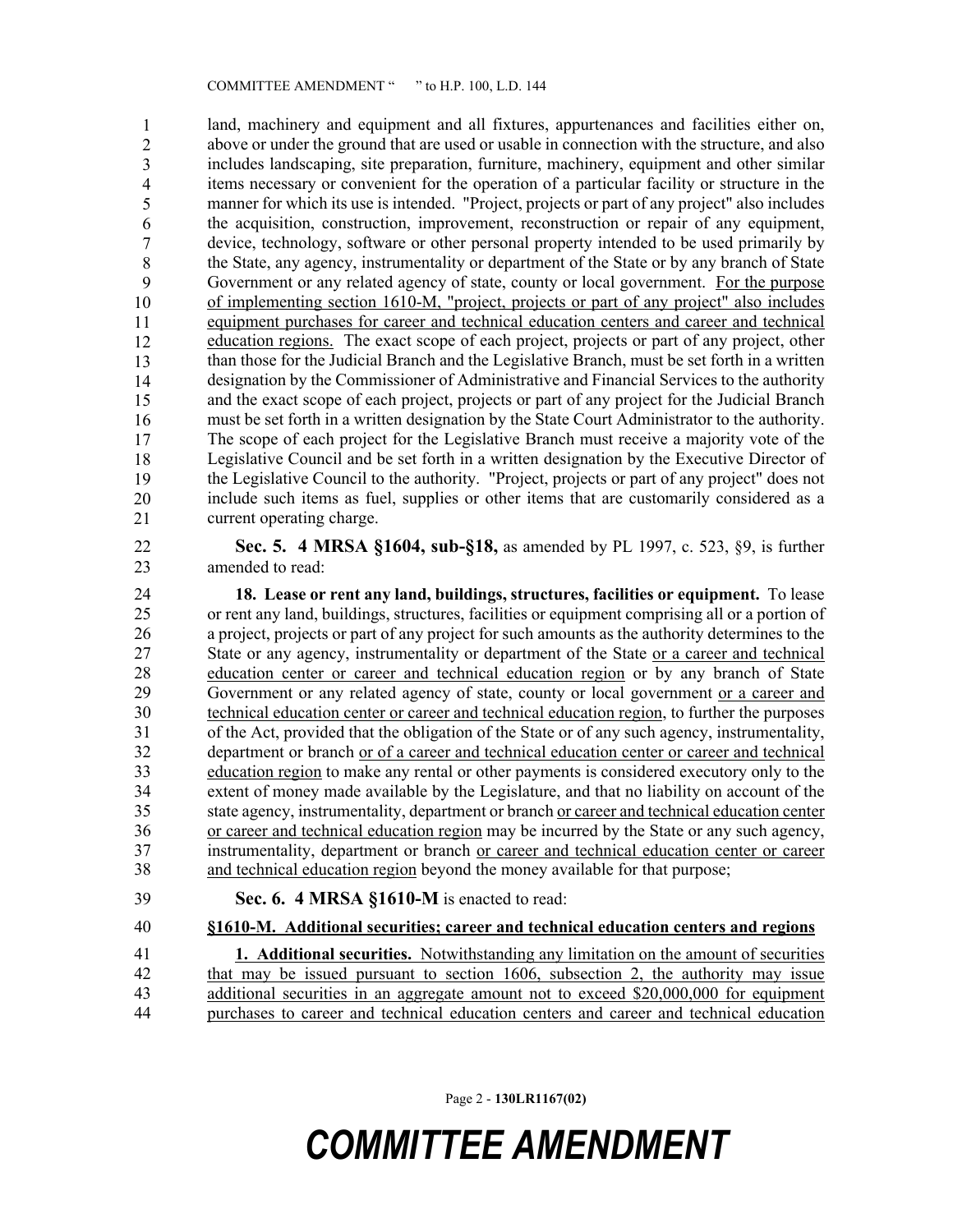| $\mathbf{1}$   | regions in accordance with this section, and the additional securities must be used for those                                                                                          |
|----------------|----------------------------------------------------------------------------------------------------------------------------------------------------------------------------------------|
| $\overline{2}$ | purposes.                                                                                                                                                                              |
| 3              | <b>2. Delegation.</b> The authority may delegate those powers that may be delegated to the                                                                                             |
| $\overline{4}$ | Department of Administrative and Financial Services, Bureau of General Services pursuant                                                                                               |
| 5              | to section 1604, subsection 26 to the career and technical education region cooperative                                                                                                |
| 6              | board, as defined in Title 20-A, section 1, subsection 6, or the school administrative unit                                                                                            |
| $\overline{7}$ | that governs a career and technical education center subject to the same terms and                                                                                                     |
| 8              | conditions.                                                                                                                                                                            |
| 9              | <b>3.</b> Issuance. The authority may not issue any additional securities pursuant to this                                                                                             |
| 10             | section after June 30, 2023.                                                                                                                                                           |
| 11             | <b>4. Report.</b> The authority shall report to the joint standing committee of the Legislature                                                                                        |
| 12             | having jurisdiction over education and cultural affairs upon the allocation of all bond                                                                                                |
| 13             | proceeds pursuant to this section. The joint standing committee of the Legislature having                                                                                              |
| 14             | jurisdiction over education and cultural affairs may report out a bill to repeal this section                                                                                          |
| 15             | and any related provisions of law upon receipt of that report.                                                                                                                         |
| 16             | 5. Department of Education national industry standards evaluation. A career and                                                                                                        |
| 17             | technical education center or career and technical education region may submit an                                                                                                      |
| 18             | application for a project, projects or part of any project to the Department of Education.                                                                                             |
| 19             | The Department of Education shall establish criteria, including an evaluation pursuant to                                                                                              |
| 20             | Title 20-A, section 15688-A, subsection 6, for the approval of any project, projects or part                                                                                           |
| 21             | of any project. The Department of Education shall notify the authority of any approved                                                                                                 |
| 22             | project, projects or part of any project under this subsection.                                                                                                                        |
|                |                                                                                                                                                                                        |
| 23             | <b>6. Debt service.</b> Debt service costs for bonds issued by the authority to career and                                                                                             |
| 24             | technical education centers and career and technical education regions for equipment                                                                                                   |
| 25             | purchases pursuant to this section must be paid by the State. On or before September 1st                                                                                               |
| 26             | of each year, the authority shall prepare and submit to the Department of Education                                                                                                    |
| 27             | estimates of the appropriation requirements necessary to pay the debt service for each fiscal                                                                                          |
| 28             | year of the ensuing biennium for bonds issued by the authority to career and technical                                                                                                 |
| 29             | education centers and career and technical education regions for equipment purchases.                                                                                                  |
| 30             | Debt service costs must be paid by the Commissioner of Education to the authority                                                                                                      |
| 31             | according to each career and technical education center's or career and technical education                                                                                            |
| 32             | region's debt retirement schedule developed by the authority.                                                                                                                          |
| 33             | All debt service costs must be paid by the Commissioner of Education to the authority one                                                                                              |
| 34             | business day prior to the date of the center's or region's next debt service cost payment as                                                                                           |
| 35             | <u>outlined in the career and technical education center's or career and technical education</u>                                                                                       |
| 36             | region's debt retirement schedule. If the payment date falls on a Monday, payment must                                                                                                 |
| 37             | be made to the authority on the preceding Friday.                                                                                                                                      |
| 38             |                                                                                                                                                                                        |
| 39             | Sec. 7. Maine Governmental Facilities Authority report. The executive<br>director of the Maine Governmental Facilities Authority shall report to the joint standing                    |
| 40             | committee of the Legislature having jurisdiction over education and cultural affairs no later                                                                                          |
| 41             | than January 15, 2022 if the Maine Governmental Facilities Authority determines that                                                                                                   |
| 42             | additional legislation is necessary to carry out the purposes of this Act, including but not                                                                                           |
| 43<br>44       | limited to any legislation necessary to ensure that securities issued pursuant to this Act are<br>tax-exempt. The joint standing committee of the Legislature having jurisdiction over |

Page 3 - **130LR1167(02)**